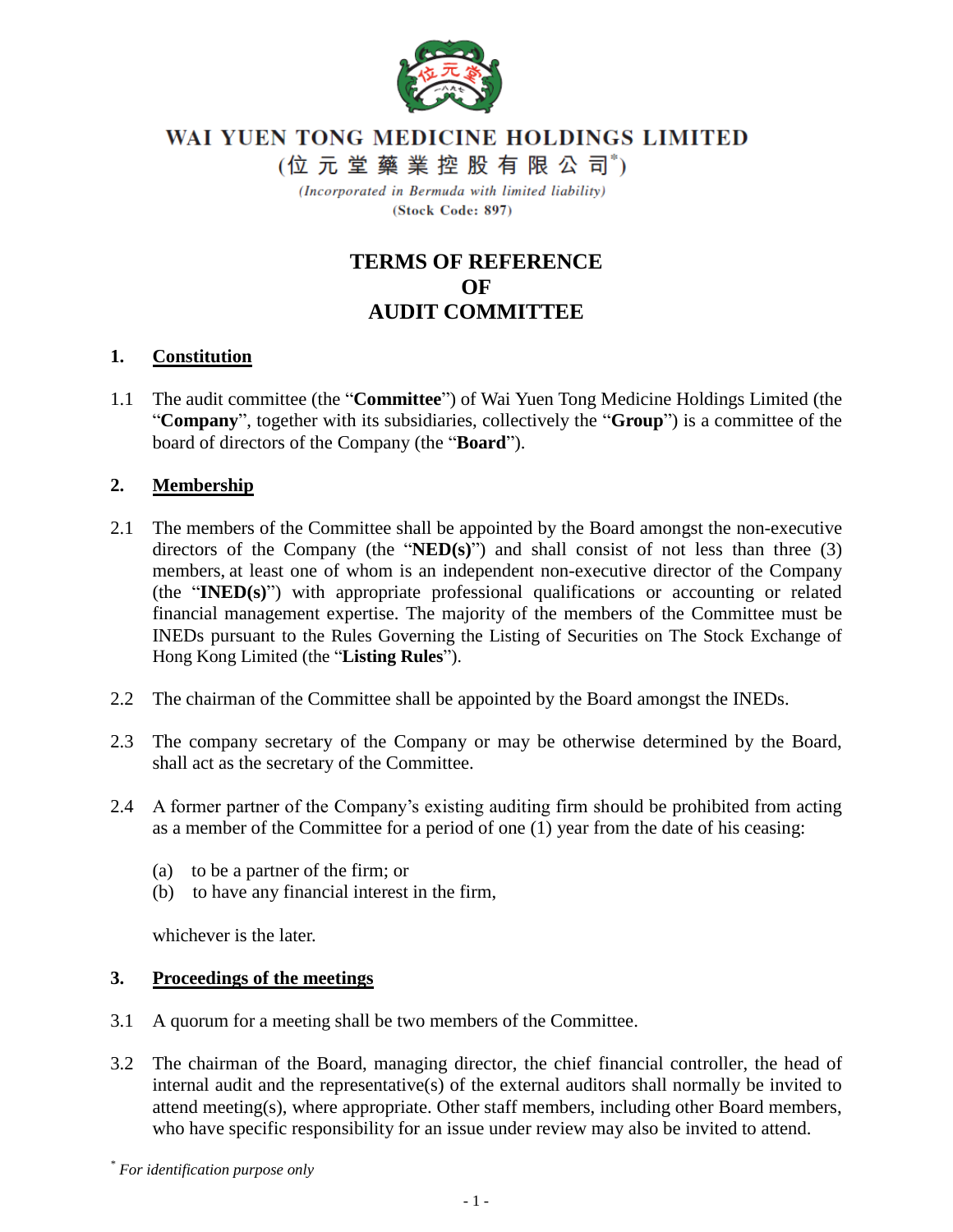- 3.3 A resolution in writing signed by all the members of the Committee shall be as valid and effectual as if it had been passed at a meeting of the Committee and may consist of several documents in like form each signed by one or more of the members of the Committee.
- 3.4 Proceedings of meetings of the Committee shall be governed by the provisions of the bye-laws of the Company.

## **4. Frequency of meetings**

- 4.1 Meetings shall be held not less than twice a year. The external auditors may request the chairman of the Committee to convene a meeting if they consider that it is necessary.
- 4.2 The chairman of the Committee may convene additional meetings at his/her discretion.

## **5. Authority**

- 5.1 The Committee is authorised by the Board to investigate any activity within its terms of reference. It is authorised to seek any information it requires from any employee or executive director and all employees are directed to co-operate with any request made by the Committee.
- 5.2 The Committee is to be provided with sufficient resources to discharge its duties and it is authorised by the Board, and at reasonable expense of the Company, to obtain outside legal or other independent processional advice and having ensured the Company's interests are protected, to secure the attendance of outsiders with relevant experience and expertise if it considers this necessary.
- 5.3 The Committee shall assist the Board in fulfilling its responsibilities by providing an independent review and supervision of financial reporting, by satisfying themselves as to the effectiveness of the risk management and internal control systems of the Group, and as to the adequacy of the external and internal audits.
- 5.4 The Committee shall report to the Board any suspected frauds and irregularities, failures of internal control or suspected infringements of laws, rules and regulations which come to its attention and are of sufficient importance to warrant the attention of the board.
- 5.5 Where the Board disagrees with the Committee's view on the selection, appointment, resignation or dismissal of the external auditors, the Committee should include in the corporate governance report a statement from the Committee explaining its recommendation and also the reason(s) why the Board has taken a different view.

## **6. Duties, roles and functions**

The duties of the Committee are:

## *6.1 Relationship with the Company's external auditors*

(a) to be primarily responsible for making recommendations to the Board on the appointment, reappointment and removal of the external auditor, and to approve the remuneration and terms of engagement of the external auditor, and any questions of its resignation or dismissal;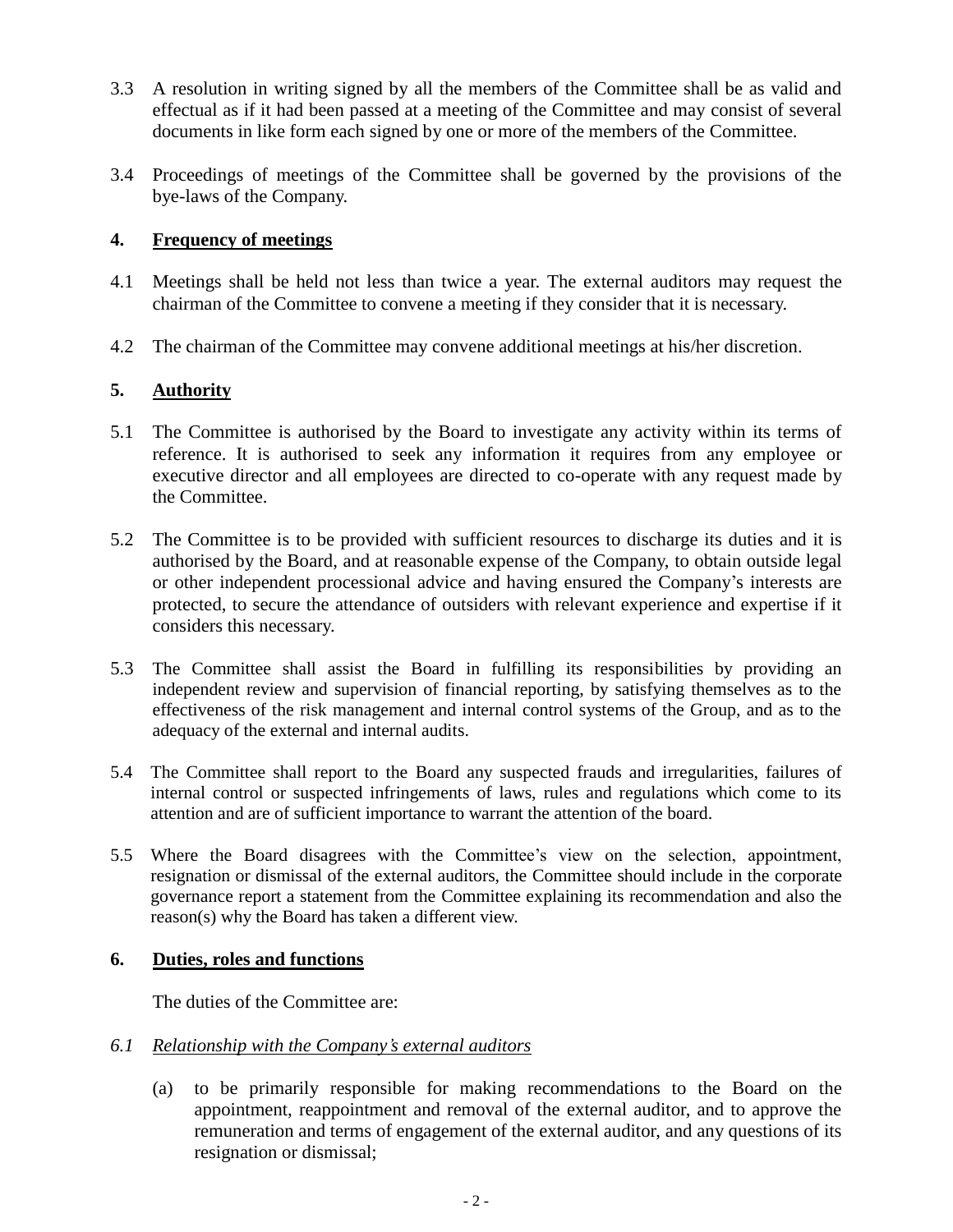- (b) to review and monitor the external auditor's independence and objectivity and the effectiveness of the audit process in accordance with applicable standard. The Committee should discuss with the auditor the nature and scope of the audit and reporting obligations before the audit commences;
- (c) to develop and implement policy on engaging an external auditor to supply non-audit services. For this purpose, "external auditor" includes any entity that is under common control, ownership or management with the audit firm or any entity that a reasonable and informed third party knowing all relevant information would reasonably conclude to be part of the audit firm nationally or internationally. The Committee should report to the Board, identifying and making recommendations on any matters where action or improvement is needed;

## *6.2 Review of Company's financial information*

- (d) to monitor integrity of the Company's financial statements and annual report and accounts, half-year report and, if prepared for publication, quarterly reports, and to review significant financial reporting judgements contained in them. In reviewing these reports before submission to the Board, the Committee should focus particularly on:-
	- (i) any changes in accounting policies and practices;
	- (ii) major judgmental areas;
	- (iii) significant adjustments resulting from audit;
	- (iv) the going concern assumptions and any qualifications;
	- (v) compliance with accounting standards; and
	- (vi) compliance with the Listing Rules and legal requirements in relation to financial reporting;
- (e) In regard to (d) above:-
	- (i) members of the Committee should liaise with the Board and senior management*(note)* and the Committee must meet, at least twice a year, with the Company's external auditors; and
	- (ii) the Committee should consider any significant or unusual items that are, or may need to be, reflected in the financial statements, reports and accounts, it should give due consideration to any maters that have been raised by the Company's staff responsible for accounting and financial reporting function, compliance officer or auditors;

#### *6.3 Oversight of the Company's financial reporting system, risk management and internal control* systems

(f) to review the Company's financial controls, and unless expressly addressed by a separate Board risk committee, or by the Board itself, to review the internal control and risk management systems;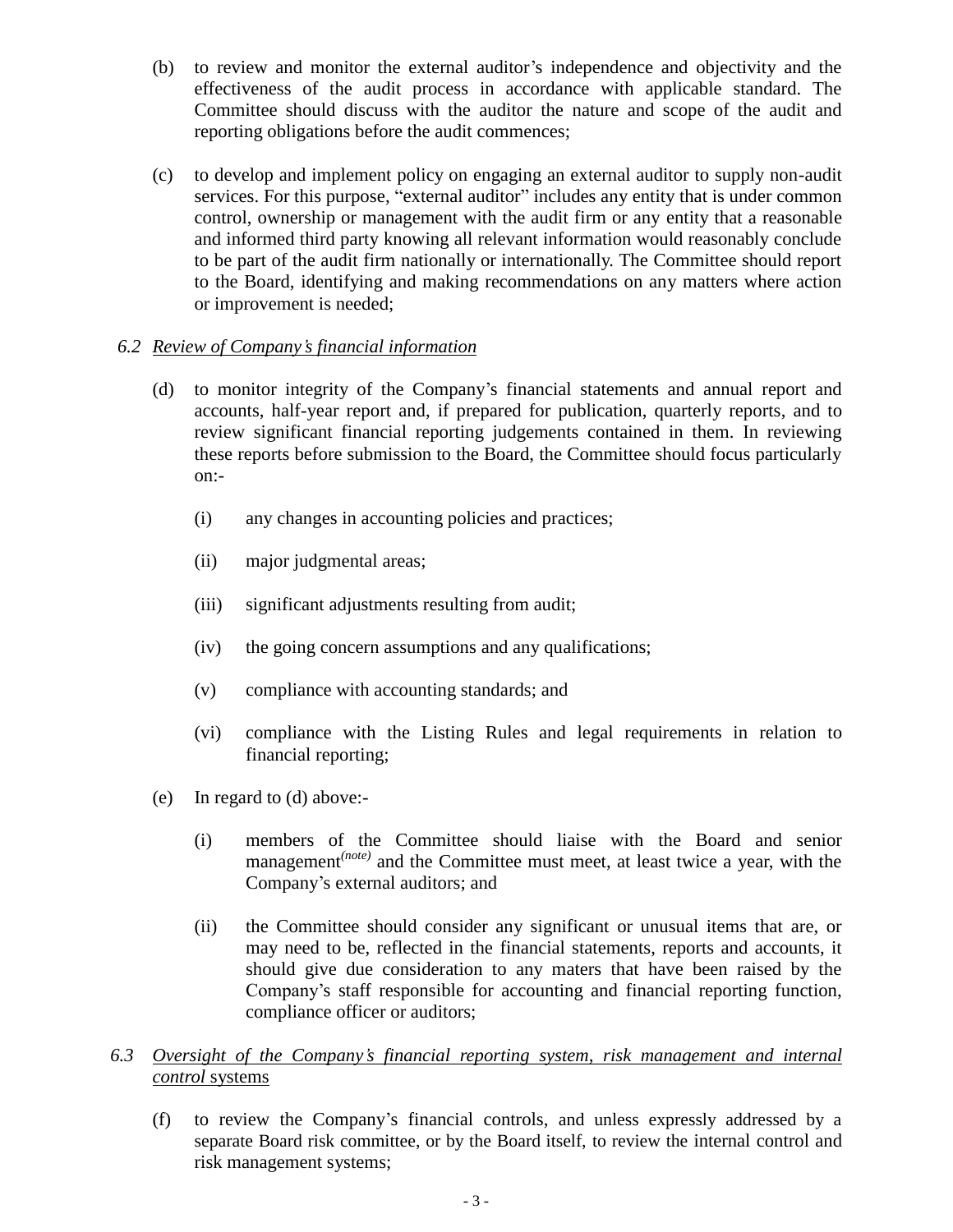- (g) to discuss the internal control and risk management systems with management to ensure that management has performed its duty to have effective systems. This discussion should include the adequacy of resources, staff qualifications and experience, training programmes and budget of the Company's accounting, internal audit and financial reporting function;
- (h) to consider major investigations findings on risk management and internal control matters as delegated by the Board or on its own initiative and management's response to these findings;
- (i) where an internal audit function exists, to ensure co-ordination between the internal and external auditors, and to ensure that the internal audit function is adequately resourced and has appropriate standing within the Company, and to review and monitor its effectiveness;
- (j) to review the Group's financial and accounting policies and practices;
- (k) to review the external auditor's management letter, any material queries raised by the auditor to management about accounting records, financial accounts or systems of control and management's response;
- (l) to ensure that the Board will provide a timely response to the issues raised in the external auditor's management letter;

#### *6.4 Others*

- (m) to report to the Board on the matters set out in this terms of reference and the code provisions of the Corporate Governance Code under Appendix 14 of the Listing Rules (as amended from time to time);
- (n) to consider other topics, as defined by the Board;
- (o) to review arrangements employees of the Company can use, in confidence, to raise concerns about possible improprieties in financial reporting, internal control or other matters. The Committee is to ensure proper arrangements are in place for the fair and independent investigation of these matters and for appropriate follow-up action;
- (p) to act as the key representative body for overseeing the Company's relations with the external auditor; and
- (q) the chairman or another member of the Committee shall attend the Company's annual general meetings and be prepared to respond to questions raised by shareholders on the Committee's activities and responsibilities.